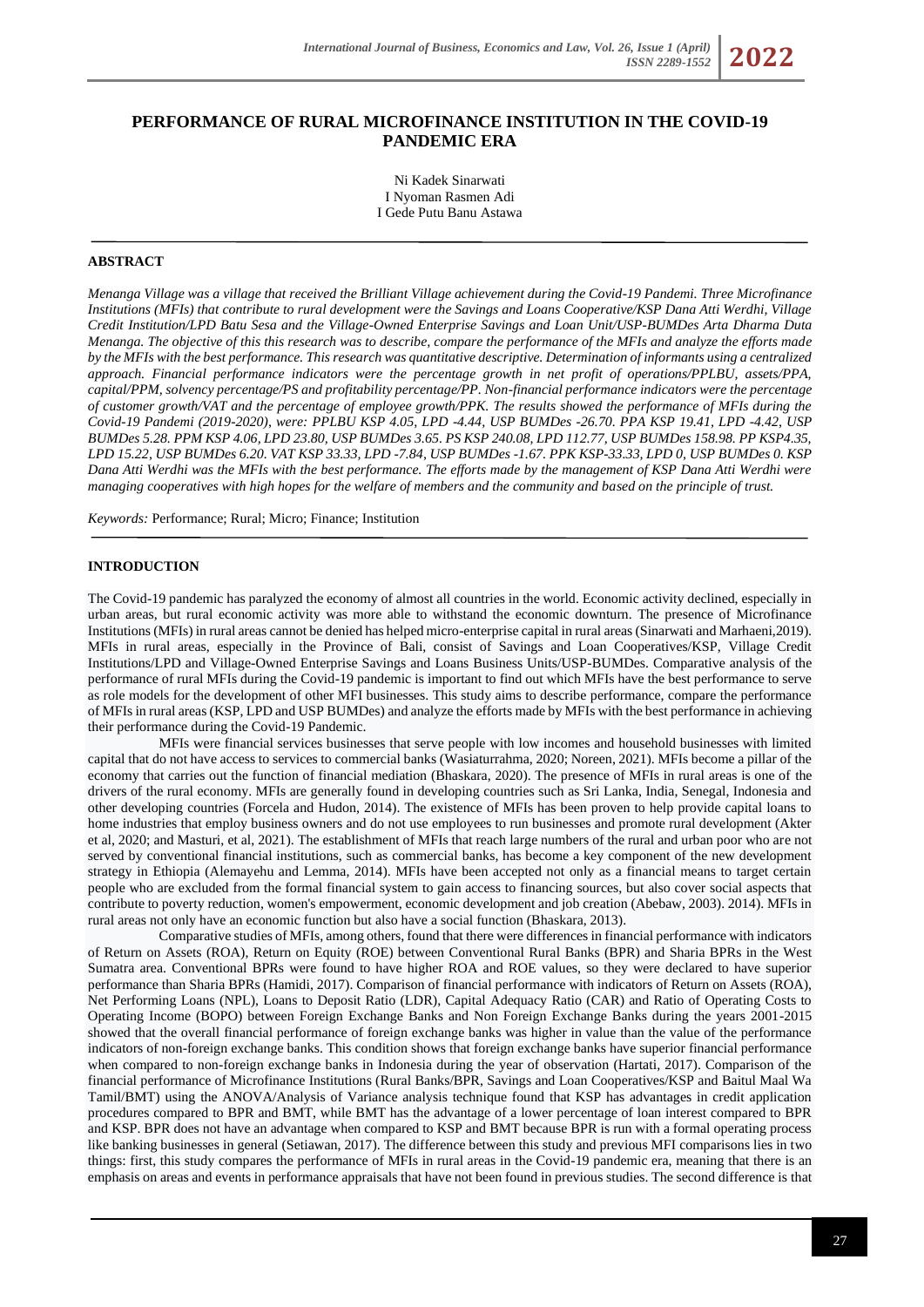this study uses two performance indicators, namely financial performance and non-financial performance. Previous research that conducted a comparison of the performance of MFIs only used one indicator.

# **RESEARCH METHODS**

This research was a quantitative descriptive study, namely research that aims to explain events/events in the form of meaningful numbers (Pardiastuti and Herawati, 2020). This study describes and compares the financial performance and non-financial performance of MFIs (Savings and Loans Cooperatives/KSP, Village Credit Institutions/LPD and Village-Owned Enterprise Savings and Loans Unit/USP BUMDes). The type of data used was primary data, namely data obtained directly from the location and research informants collected by interview and documentation methods. The instrument of data collected was a worksheet to collect the financial and non-financial performance of KSP, LPD and USP-BUMDes and the efforts made to achieve 2019-2020 performance.

The determination of research informants uses a centralized approach, namely the determination of informants that only involves the head of the KSP, the head of the LPD and the head of the USP BUMDes (Bhaskara, 2020). The research location was in Menanga Village, Rendang District, Karangasem Regency, Bali Province. The consideration of choosing a location in Menanga Village was because Menanga Village has the achievement of winning the Brilliant Village competition, namely the village that has the opportunity to receive guidance, assistance and collaboration with Bank Rakyat Indonesia in 2020. Performance indicators for Microfinance Institutions, both financial and non-financial performance as well as reference sources are presented in Table 1.

Tabel1. Indicator of Financial and Non Financial Performance

| <b>Types of Performance</b> |                  | Indicator <sup>1)</sup> | Refrensi                           |
|-----------------------------|------------------|-------------------------|------------------------------------|
| А.                          | Financial        | NPG                     | Hamidi (2017); Munizu, (2010);     |
|                             |                  | AG                      | Mahmmood dan Hanafi, (2013)        |
|                             |                  | CG<br>3.                |                                    |
|                             |                  | PLI<br>4.               | Alemahayu (2014) dan Ayambila      |
|                             |                  |                         | (2018)                             |
|                             |                  | Solvabilty              | Rustiani dan Wiyani (2017)         |
|                             |                  | Profitability<br>6.     | Wahyuni dan Suryakusuma (2018)     |
|                             | B. Non Financial | <b>GNC</b>              | Baskara dan Triaryati, (2020)      |
|                             |                  | <b>GNE</b>              | Abebaw, (2014); Bedecarrats (2016) |

Source: http. [www.google](http://www.google/) cendekia

1)Indicator Description NPG = Net Profit Growth  $AG = Asset Growth$  $CG = Capital Growth$ PLI = Percentage of Loan Interest Solvency = Ability to Pay All Debts Profitability = Ability to Get Profit/Profit GNC = Growth in Number of Customers GNE = Growth in Number of Employees

The calculation of the percentage growth in this study uses the following formula:

Growth = [(t-t-1)/ t-1)]x100%……………………………………………………. (1) Growth in 2020 is 2020 data, subtracted by 2019 data divided by 2019 data multiplied by 100 percent. The growth of net operating profit, assets, capital, number of customers and number of employees is calculated using the following formula: Growth LBU =[(LBU 2020-LBU 2019)/LBU 2019]x100%...................................(2) Growth Asset =[Asset 2020-Asset 2019)/Assets 2019]x100%...............................(3) Growth TM =[(TM 2020-TM 2019)/TM2019]x100%............................................(4) Growth Number of costumer /GNC =[(NC 2020-NC2019/NC2019)]x100%........(5) Growth Number of employes/GNE =  $[(NE 2020-NE 2019)/NE2019] \times 100\%$ ........(6)

The measurement of financial performance in this study, in addition to using growth values, is also equipped with solvency and profitability ratios. Solvency is the company's ability to pay the total debt. Solvency in this study is calculated by the Debt to Assets Ratio (DAR), which is a comparison of total debt with total assets, while profitability is calculated by the Return on Equity Ratio (ROE), which is the comparison between the amount of profit and capital owned by Wahyuni and Suryakusuma (2018). The ratio of DAR and ROE was calculated for the period of 2020. The use of the ratio of DAR and ROE to measure performance aims to provide a more comprehensive calculation of financial performance. Performance measurement by calculating the growth value is a comparison of the same account in different years, while the DAR and ROE ratios complement because they make comparisons with different accounts in the same year. The formula for calculating the ratio of DAR and ROE is presented in equations 7 and 8.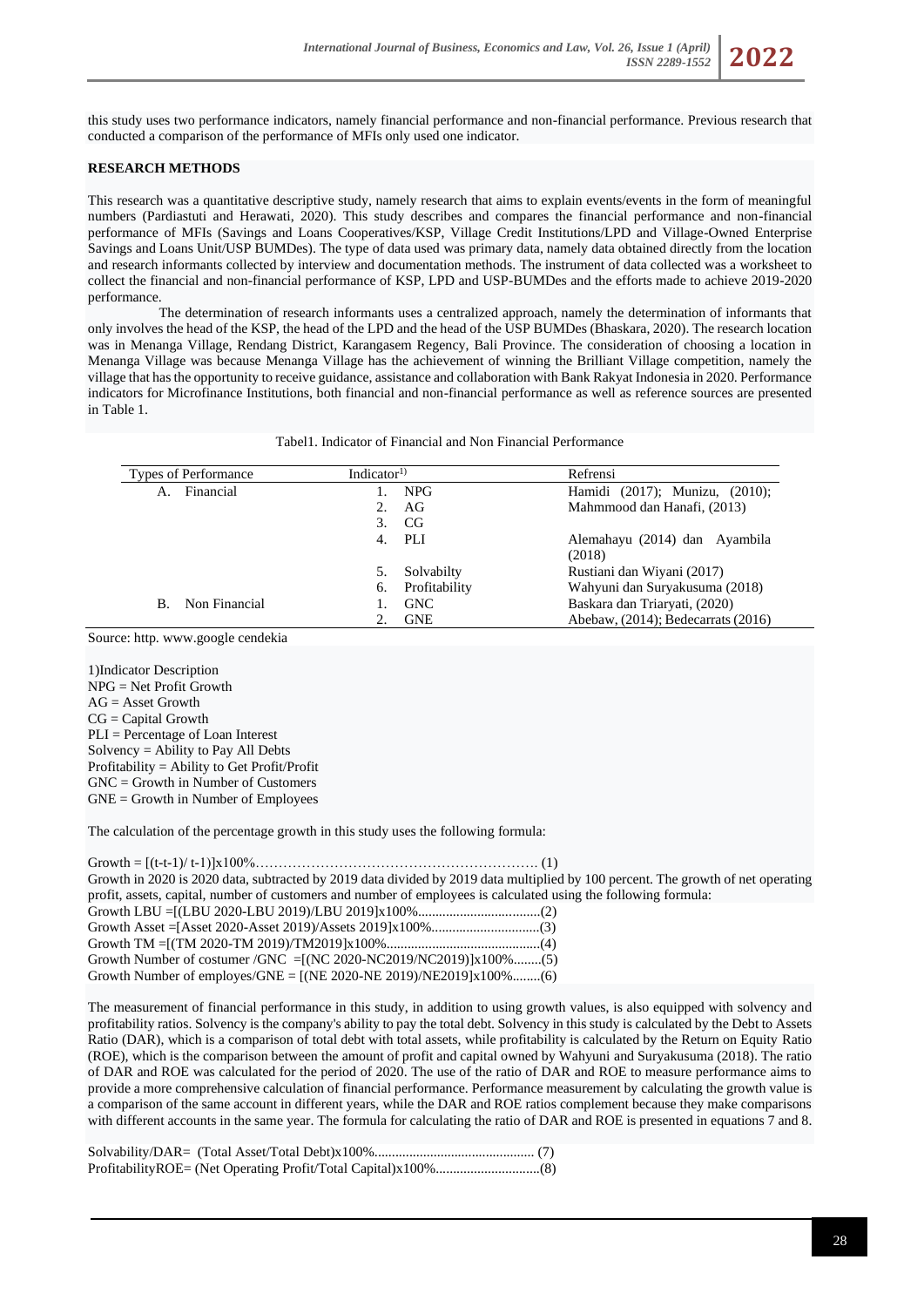

# **RESULTS AND DISCUSSION**

Menanga Village in Rendang District, Karangasem Regency is an outstanding village because it is the village that won Brilliant Village, a village administration competition organized by Bank Rakyat Indonesia/BRI. The MFIs in Menanga Village that are still operating and providing services to village communities during the Covid-19 pandemic are the Village Credit Institution/LPD Batusesa, Savings and Loan Cooperatives/KSP Dana Attiwerdi, and the Village Owned Enterprise Savings and Loans Unit/USPBUMDes Arta Dharma Duta Menanga. LPD Batusesa was founded in early 1994 but its business was inactive and was reactivated in 2009. USPBUMDes Arta Dharma Duta Menanga was established on November 11, 2010 providing trade credit and consumer credit. KSP Dana Attiwerdi was established in 2014, providing guaranteed and unsecured loans. Unsecured credit has a term of less than one year and is a type of trade credit, secured credit is a loan with a term of more than one year and a maximum of three years. These loans are consumer loans which are generally used for the purchase of motorcycles. Data on the financial and non-financial performance of the three MFIs in the village of Menanga during the Covid-19 pandemic are presented in Table 2.

| <b>Types</b> | Indicator        | Types of MFIs   |           |                        |               |             |                                     |
|--------------|------------------|-----------------|-----------|------------------------|---------------|-------------|-------------------------------------|
| of           |                  | Village         | Credit    | USP BUMDes Arta Dharma |               |             | Savings and Loans Cooperatives Dana |
| perform      |                  | Institution/LPD |           | Duta Menanga           |               | Attiwerdhi  |                                     |
| ance         |                  | <b>Batusesa</b> |           |                        |               |             |                                     |
|              |                  | 2019            | 2020      | 2019                   | 2020          | 2019        | 2020                                |
| Finance      | NOI <sup>3</sup> | 115.307         | 110.193   | 158.749.847            | 116.376, 678  | 15.132.967  | 15.745.184                          |
|              | (Rp)             |                 |           |                        |               |             |                                     |
|              | Asset $(Rp)$     | 6.275.214       | 5.997.969 | 5.101.775.178          | 5.371.026.372 | 554.389.398 | 661.986.751                         |
|              | Capital          | 584.895         | 724.079   | 1.810.266.412          | 1.876.293.209 | 347.805.049 | 361.914.519                         |
|              | (Rp)             |                 |           |                        |               |             |                                     |
|              | $LI^{4)}$ (%)    | 18              | 18        | 18                     | 18            | 18          | 18                                  |
|              | Debt             | 5.525.298       | 5.318.848 | 3.312.758.919          | 3.378.356.485 | 206.584.349 | 300.072.232                         |
| Non          | NC <sup>5</sup>  | 2690            | 2479      | 3.901                  | 3.836         | 195         | 260                                 |
| Finance      | NE <sup>6</sup>  | $\mathbf{r}$    | 7         | 6                      | 6             | 3           | 2                                   |

Source: LPD Batusesa, USP BUMDes and KSP Dana Attiwerdhi<br>NOI : Net Operating Income

: Net Operating Income

LI : Loan Interest

NC : Number of Costumer

NE : Number of Employes

Data Table 2 shows that Net Profit for Business/LBU, LPD Batusesa and USP BUMDes Arta Dharma Duta Menanga experienced a decrease in the number of LBUs from 2019 to 2020, while KSP Dana Attiwerdhi on the contrary experienced an increase in the number of LBUs. Assets owned by LPD Batusesa and BUMDes decreased, while the assets of KSP Dana Attiwerdhi increased. The total capital of LPD Batusesa, BUMDes Arta Dharma Duta and KSP Attiwerdhi has increased. The number of customers served (borrowing and depositing customers) decreased in LPD Batusesa and BUMDes Arta Dharma Duta, but on the other hand KSP Dana Attiwerdhi experienced an increase in the number of customers. The number of employees of LPD Batusesa and BUMDes Arta Dharma Duta did not change, while the number of employees of KSP Dana Attiwerdhi decreased. The MFI debt data presented is used to calculate solvency and this study does not calculate debt growth.

The comparison of the performance of LPD Batusesa, USP BUMDes Arta Dharma Duta Menanga and KSP Dana Attiwerdhi in 2019-2020 was carried out by comparing growth in financial performance and growth in non-financial performance. Financial performance growth indicators are the percentage growth of Net Operating Profit, Assets, Capital and Percentage of Loan Interest. Non-financial performance growth indicators are the percentage growth in the number of customers and the number of employees. Measurement of financial performance in addition to calculating growth is also carried out by making comparisons/ratio. The two ratios calculated in this study are the ratio of assets to debt/DAR to analyze solvency, and the ratio of net operating profit to capital/ROA to calculate profitability. Comparison of financial and non-financial performance indicators is carried out by implementing the formulas presented in equations 2 to 8. A summary of the results of calculating the growth of financial performance indicators and non-financial performance indicators of LPD Batusesa, USP BUMDes Arta Dharma Duta Menanga and KSP Dana Attiwerdhi is presented in Table 3.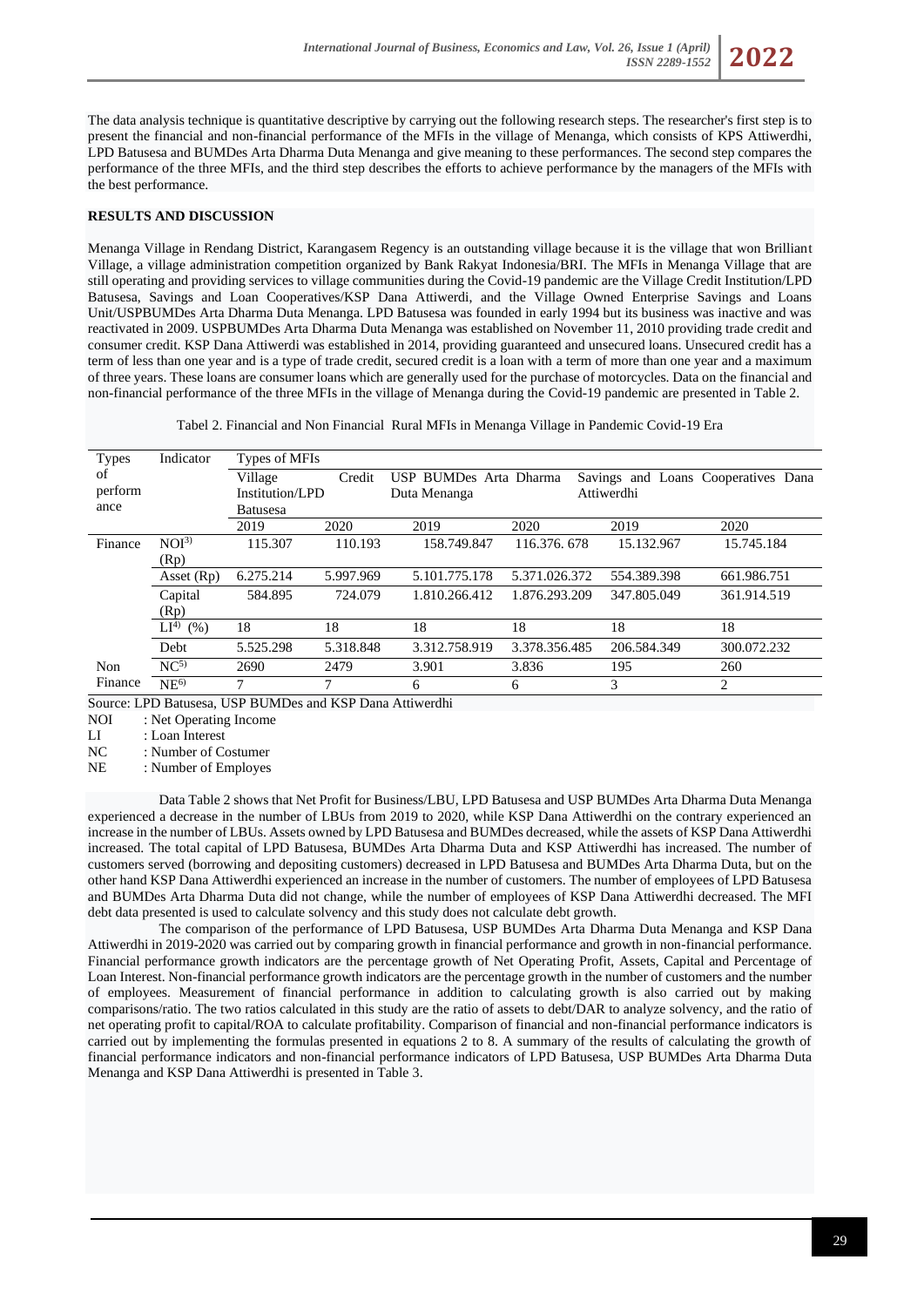#### Types of Performance Indicator Persentage of Percentage of Percentage LPD Batusesa USP BUMDes ADDTM Savings and Looans Cooperative Dana Attiwerdhi Financial Net Operating Income  $-4.44$   $-26.70$   $4.05$ Asset -4,42 5,28 19,41 Capital 23,80 3,65 4,06 Loan Interest 0 0 0 Non financial Number of Costumer -7,84 -1,67 33,33 Number of Employee 0 0 -33,33

### Table 3. Comparation of Performance MFIs

Source: Processed data

The financial performance of MFIs with indicators of net income growth shows the best performance in KSP Dana Attiwerdhi because the profit growth rate is positive at 4.05 percent, while the net profit growth for LPD and USPBUMDes is negative. Profit growth with a positive sign means that profits have increased and with a negative sign, profits have decreased (Suyono et al, 2019). Net operating profit growth of 4.05 percent means that the value of the increase in operating net income from 2019 to 2020 is 4.05 percent from 2019. The financial performance of the MFI with asset growth indicators shows that asset growth at KSP Dana Attiwerdhi performs best due to asset growth with a positive sign of 19.41, which is higher than the asset growth of the USPBUMDes (5.28) and the growth of LPD assets has a negative sign, which means that the LPD has decreased assets. The asset growth of Dana Attiwerdhi KSP 19.41 percent means that the value of the increase in assets from 2019 to 2020 is 19.41 percent of assets in 2019. The financial performance of the MFI with capital growth indicators shows that LPD Batusesa has the highest percentage of capital growth (23.44) compared to the percentage growth of other MFIs' capital. Capital growth of 23.44 percent means that the value of increasing capital from 2019 to 2020 is 23.44 percent of capital in 2019. The financial performance of the MFIs with the loan interest growth indicators for the three MFIs shows zero (0) meaning that all MFIs do not experience an increase in loan interest.

Non-financial performance of MFIs with indicators of growth in the number of customers (depositing customers and borrowing customers) the best percentage of growth is in KSP Dana Attiwerdhi, because the growth in the number of customers in USP BUMDes and LPD-corporations is negative, meaning that there has been a decrease in the number of customers served. Customer growth at KSP Dana Attiwerdhi 33.33 percent means an increase in the number of customers served from 2019 to 2020 by 33.33 percent from 2019. Non-financial performance with indicators of growth in the number of employees both LPD and USP BUMDes does not experience growth in the number of employees or the number of employees in 2019 is the same as the number of employees in 2020. The number of employees of KSP Dana in 2020 decreased by 33.33 percent compared to the number of employees in 2019.

Comparison of Financial Performance Indicators using Solvency and Profitability ratios is presented in Table 4.

| Type of Performance          | Indicator     | Percentage of Financial (%) |              |               |            |      |  |  |
|------------------------------|---------------|-----------------------------|--------------|---------------|------------|------|--|--|
|                              |               | LPD Batusesa                | USP          | <b>BUMDes</b> | <b>KSP</b> | Dana |  |  |
|                              |               |                             | <b>ADDTM</b> |               | Attiwerdhi |      |  |  |
| <b>Financial Performance</b> | Solvability   | 112.77                      | 158.98       |               | 240.08     |      |  |  |
|                              | Profitability | 15.22                       | 6.20         |               | 4.35       |      |  |  |

Table 4. The Comparation of Performance based on Solvability and Profitability 2020

Source: Processed data

Data Table 4 shows the solvency value of LPD Batusesa 112.77 meaning that every 1 rupiah of total debt is guaranteed by 112.77 rupiah of total assets to pay debts. The higher the solvency value, the more solvable the company is or the higher the ability to pay debts. The Profitability Value of LPD Batusesa is 15.22, which means that every 1 rupiah of capital used is able to generate a profit of 15.22 rupiah. The higher the profitability value, the higher the company's ability to earn profits from the amount of capital used. The meaning of solvency and profitability in the USPBUMDes and the Attiwerdhi Fund Cooperative is the same as in the LPD. The best financial performance in terms of solvency indicators is owned by Dana Attiwerdhi Cooperative because it has the highest solvency (240.08) compared to the solvency of LPD Batusesa (112.77) and solvency of SP BUMDes (158.98). Solvency of 240.08 means that every 1 rupiah of total debt owned is guaranteed by 240.08 rupiah of total assets to pay off the debt. Financial performance in terms of profitability shows the highest profitability was owned by LPD Batusesa (15.22) compared to USP and BUMDes profitability (6.20) and KSO profitability (4.35). This means that LPD Batusesa has the ability to earn a profit from a certain amount of capital. The meaning was that the management of capital to earn profits was carried out effectively by the LPD manager. A recap of the MFIs best performance during the Covid-19 pandemic is presented in Table 5.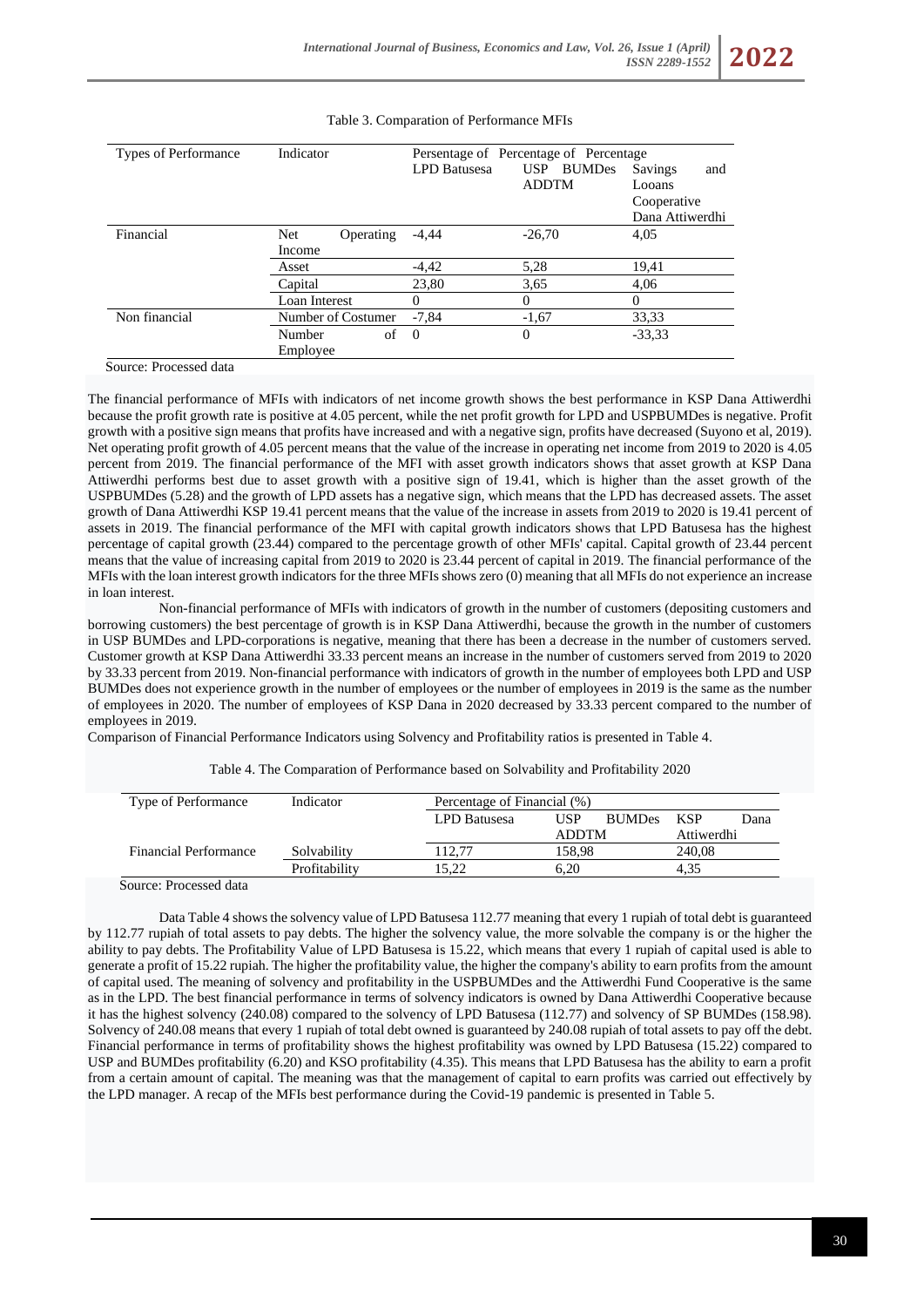| <b>Types</b><br>performance | of | MFIs in The Best of Performance<br>Performance<br>Indicator |                                     |         |                           |                            |                           |       |
|-----------------------------|----|-------------------------------------------------------------|-------------------------------------|---------|---------------------------|----------------------------|---------------------------|-------|
|                             |    |                                                             | Credit<br>Institution<br>'Batusesa' | Village | Saving<br>Unit<br>'ADDTM' | and Loans<br><b>BUMDes</b> | Cooperative<br>Atiwerdhi' | 'Dana |
| Financial                   |    | Net Profit Income                                           |                                     |         |                           |                            |                           |       |
|                             |    | Assets Growth                                               |                                     |         |                           |                            |                           |       |
|                             |    | Capital Growth                                              |                                     |         |                           |                            |                           |       |
|                             |    | Solvability                                                 |                                     |         |                           |                            |                           |       |
|                             |    | Profitability                                               |                                     |         |                           |                            |                           |       |
| NonFinancial                |    | <b>Customer Growth</b>                                      |                                     |         |                           |                            |                           |       |
|                             |    | <b>Employes Growth</b>                                      |                                     |         |                           |                            |                           |       |

Table 5. MFIs in The Best of Performance

Source: Data in Tabel 3 and 4

Data Table 5 shows that KSP Dana Attiwerdhi has the best performance compared to two other MFIs in Menanga Village (LPD Batusesa and USP BUMDes Arta Dharma Duta Menanga) in the Covid-19 pandemic era (2019-2020). Five financial performance indicators and two non-financial performance indicators were used to compare the performance of the three MFIs in the Menanga Village during the Covid-19 pandemic. KSP Dana Attiwerdhi excels in three financial performance indicators, namely indicators of net profit growth, asset growth and solvency. KSP Dana Attiwerdhi also excels in non-financial performance, especially the growth in the number of customers.

The results of an in-depth interview with the head of KSP Dana Attiwerdhi, Jro Mangku Wayan Mupu, in Menanga Village on December 27, 2021 which explains the efforts made by KSP in achieving its performance during the Covid-19 pandemic are presented below: "Cooperative management was carried out with the principle of trust and hope from the managers so that cooperatives were able to improve the welfare of members in particular and the welfare of the village community.

The research findings show that KSP Dana Attiwerdhi has the best performance even though in terms of age, this MFI is the youngest MFI (7 years) compared to LPD at 27 years old and USP BUMDes at 11 years old. The youngest KSP age/7 years (2021-2014) shows that age maturity did not guarantee good performance. This finding does not succeed in supporting the findings (Haykir and Celik, (2018) which states that age has a positive and significant effect on organizational performance. The results of the study which state that age has a positive and significant effect on performance mean that the higher the age, the better the performance of an organization was not proven in this study. KSP Dana Attiwerdhi with the youngest age was able to show the best performance compared to other MFIs in Menanga Village in line with Yemane's research (2015) which found that age was not significant to company performance. Companies were founded much earlier if management management inaccurate, unable to perform efficiency, it will not be able to increase operating profit and increase the number of assets.

Financial performance with a solvency indicator of 240.08 is the highest percentage of solvency compared to other MFIs, meaning that KSP debt management was carried out conservatively. Debt management conservatism means that management provides more than enough funds in case of making debt payments. Funds that were always available to pay debts will increase creditor confidence, because when creditors collect payments, funds were available. Creditors as lenders in savings and loan cooperatives are depositors of funds. High public trust in cooperatives encourages an increase in the amount of funds in cooperatives, these funds were then loaned by the manager with loan interest above the deposit interest, resulting in operating profits. Conservatism in managing funds has an impact on improving the performance of cooperative businesses, but excessive conservatism causes the availability of idle funds, so that the ability to earn profits decreases.

The positive net profit growth of 4.05 percent and the growth in the number of customers served in the era of the Covid-19 pandemic were achievements that occur because KSP was managed with the high expectations of managers to make cooperatives grow big and be able to prosper members in particular and society in general. Expectancy theory states that expectation is a person's estimate of the likelihood that work-related efforts will result in a certain level of satisfaction (Simone, 2015). The efforts made by the KSP Dana Atti Werdhi manager in managing the KSP were based on the hope of improving the welfare of members in particular and the village community in general. The age of the KSP organization was relatively young, with relatively little experience but if it was managed with high expectations to realize prosperity, the results will give satisfaction to a certain level (Simone, 2015).

The growth in operating profit, asset growth and customer growth that occurred at KSP Dana Atti Werdhi during the Covid-19 pandemic occurred due to the high trust of rural communities in KSP managers. Trust was a form of willingness to take risks in social relationships based on a feeling of confidence that others will do something as expected and will always act in a mutually supportive pattern. Trust was a pillar of strength in social capital (Huggin, 2015). The relationship of mutual trust was an important element for the occurrence of cooperation. Social relations based on the principles of reciprocity and exchange will foster trust, because every exchange will be paid back and balanced. Trust was one component of social capital. Social capital was proven to be able to improve organizational performance (Harbersetzer (2018). Mutual trust in running a business which was part of the existence of social capital in business has been proven to be able to improve the performance of craftsmen in Karangasem Regency (Sinarwati et al, 2020).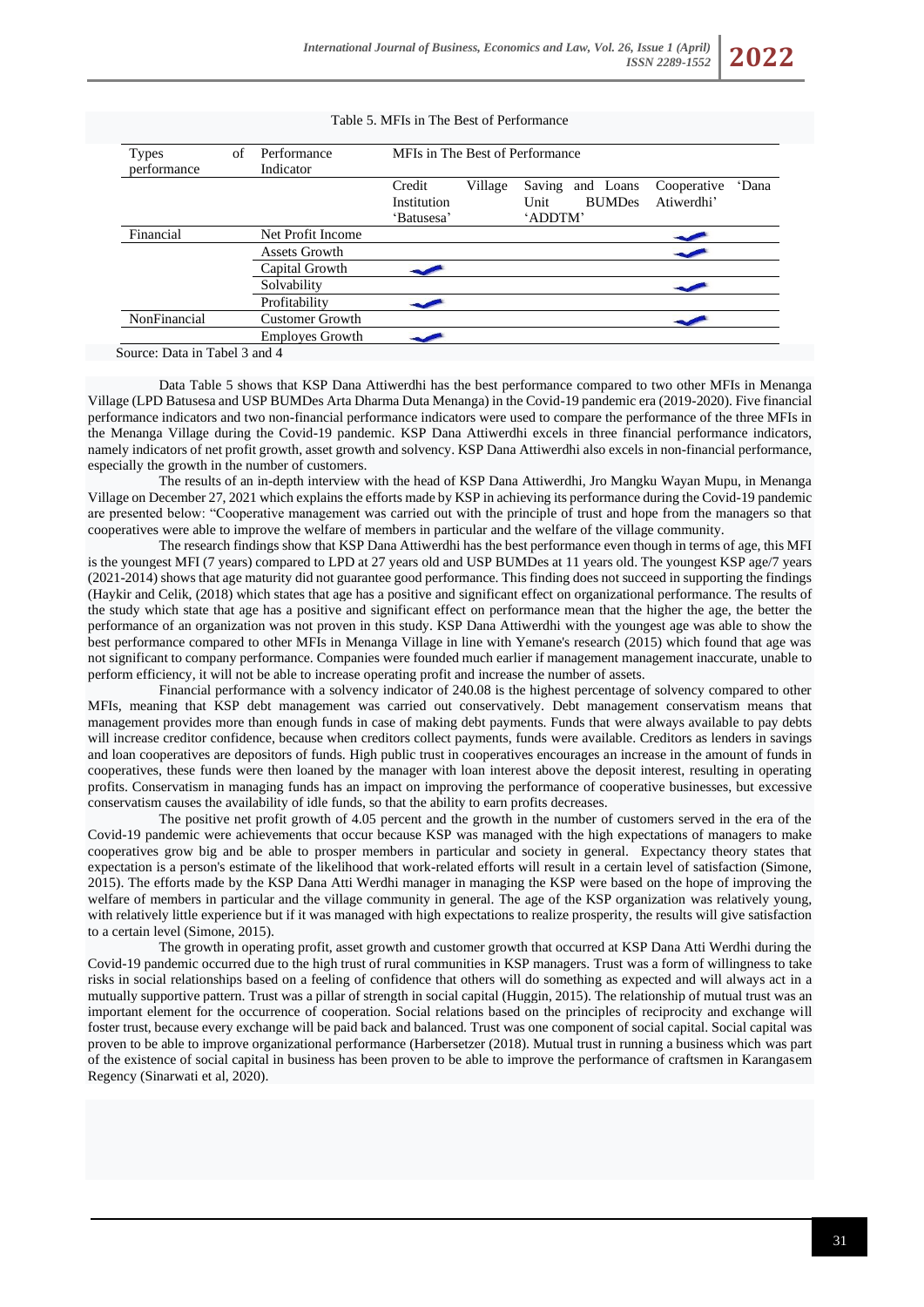# **CONCLUSION**

The three objectives of this study are to describe the performance of the MFI in rural areas, to compare the performance of the MFI and to analyze the efforts made by the MFI with the best performance in the study in Menanga Village, Manggis District, Karangasem Regency, Bali Province. Financial performance indicators used in this study were the percentage growth in net income, asset growth, capital growth, solvency and profitability. Non-financial performance indicators were the percentage of customer growth and employee growth.

The results of data analysis show that financial performance with the percentage growth in net income from operations (PLBU) of LPD Batu Sesa and BUMDes Savings and Loans Unit was negative, which means that the two MFIs have not experienced an increase in net operating profit, on the contrary, the percentage of net income KSP Dana Atti Werdhi was positive. Financial performance with asset growth indicators assets growth LPD Batu Sesa was negative and on the other hand Assets growth BUMDes Savings and Loans and KSP Dana Atti Werdhi were positive. Financial performance with indicators of capital growth (PM) of the three MFIs has a positive percentage of capital growth. Financial performance with loan interest growth indicators (percentage of loan interest) the three MFIs have a percentage figure of zero (0) meaning that all MFIs did not experience an increase in the percentage of loan interest during 2019-2020.

Non-financial performance with an indicator of customer growth percentage only KSP Dana Atti Werdhi has a positive number. This means that only KSP experienced an increase in the number of customers, while LPD and BUMDes saving and loan experienced the opposite. Non-financial performance with indicators of growth in the number of employees, both LPD and BUMDes saving and loan, did not experience a growth in the number of employees (zero) while KSP Dana Atti Werdhi experienced a decrease in the number of employees.

The results of the comparison of the performance of MFIs in the village of Menanga show that KSP Dana Atti Werdhi has the best financial performance. KSP Dana Atti Werdhi has the best financial performance compared to LPD Batusesa and BUMDes saving and loan Arta Dharma Duta Menanga during the Covid-19 pandemic (2019-2020). KSP Dana Atti Werdhi excels in three of the five financial performance indicators used to compare the performance of MFIs in Menanga Village. The three indicators were: first, the percentage of net operating profit with a value of 4.05 percent, while the percentage of net income from operations of LPD Batu Sesa and BUMDes saving and loan Arta Dharma Duta Menanga was negative. Second, KSP Dana Atti Werdhi has the highest percentage growth in assets of 19.41, while LPD Batusesa has a negative percentage and BUMDes saving and loan has a percentage of 5.28. Third, KSP has the highest percentage of solvency of 240.08 percent compared to the percentage of solvency of LPD Batusesa and BUMDes saving and loan Arta Dharma Duta Menanga. Two non-financial performance indicators analyzed in this study were the percentage of customer growth and the percentage of growth in the number of employees. KSP Dana Ati Werdhi has a non-financial performance with indicators of growth in the number of customers. KSP has an achievement because it has experienced a growth in the number of customers in the era of the Covid-19 pandemic.

The results of an in-depth interview with the head of KSP Dana Atti Werdhi showed that the efforts made by KSP so that it was able to experience positive growth in net profit and assets during the Pandemic was in managing KSP's business accompanied by great expectations to improve the welfare of members and the community. Another effort made by KSP was to increase the trust of customers/community depositors and borrowers of funds. Trust was an element of social capital that was empirically proven to be able to improve organizational performance

The limitation of this research was that non-financial indicators only use the growth in the number of customers and the growth in the number of employees. The next researcher was advised to add non-financial indicators, especially aspects of service quality. The results of the study which found that during the Covid-19 pandemic, Savings and Loan Cooperatives had the best performance when compared to the performance of other MFIs, namely LPD and BUMDes saving and loan, so the recommendation was addressed to the Cooperatives and MSMEs Office in Karangasem Regency which oversees cooperatives to provide more intensive attention compared to the previous period, because even though at the youngest age, KSP Dana Attiwerdhi was able to have the best profit growth, asset growth, customer growth and solvency. The limited training and assistance from the Cooperatives and MSMEs service was an indicator of the government's lack of attention that needs attention. The implication of this finding for the economic specially management was age of entity was not inline with its performance.

# **REFERENSI**

- Abebaw Yenesew. (2014). Determinants of Financial Performance: A Study on Selected Micro Finacnce Institutions in Ethopia. *A Thesis,* Submitted to the School of Graduate Studies of Jimma University in Partial Fullfilment of the Requirements for the Master of Science (MSc) Degree in Accounting in Finance.
- Akter, Aysha., Hossain, Mohammad Imtiaz., Karim, Asif Mahbub., Reaz, Md., Shahabuddin., Chowdhury, Tariqul Islam., Akter Ferdousi. (2020). The role of Micro-Credit on Empowerment of Women in Bangladesh. *International Journal of Advanced Science and Technology*, *29(2)*, 3568–3589. https://www.researchgate.net/publication/339552724.
- Alemayehu Muluken and Lemma Mesfin. (2008). Assessment of Factors Affecting the Performance of Microfinance Institutions: The Case of Hawassa City, *JBAS, 6 (1),* 1-47.

Bhaskara, I Gede Kajeng. (2013). Lembaga Keuangan Mikro di Indonesia. *Jurnal Buletin Studi Ekonomi, 18(2),* 114-126.

- Bhaskara, I Gde Kajeng., Triaryati, Nyoman. (2020). Kinerja Sosial Lembaga Perkreditan Desa. *Matrik: Jurnal Manajemen, Strategi Bisnis dan Kewirausahaan, 14(2),* 182-192. [https://ojs.unud.ac.id/index.php/jmbk/index.](https://ojs.unud.ac.id/index.php/jmbk/index)
- Bedecarrats Florent., Baur, Silvia., LapenuCecilia. (2011). Combining social and financial performance: A Paradox?. *Academia Accelerateng the word research*, *14(17),* 1-28.
- Forcella, Davide and Hudon, Marek. (2014). Green Microfinance in Europe. *Journal of Business Ethics,* 1-16*.*  [https://www.researchgate.net/publication/284826255.](https://www.researchgate.net/publication/284826255)
- Hamidi, Masyhuri. (2017). Studi Komparasi Kinerja Bank Perkreditan Rakyat (BPR) Syariah dan Konvensional di Sumatera Barat. *Iqtishadia, Jurnal Kajian Ekonomi dan Bisnis Islam, 10(1),* 44-70. [http://dx.doi.org/10.21043/iqtishadia.v10i1.2318.](http://dx.doi.org/10.21043/iqtishadia.v10i1.2318)